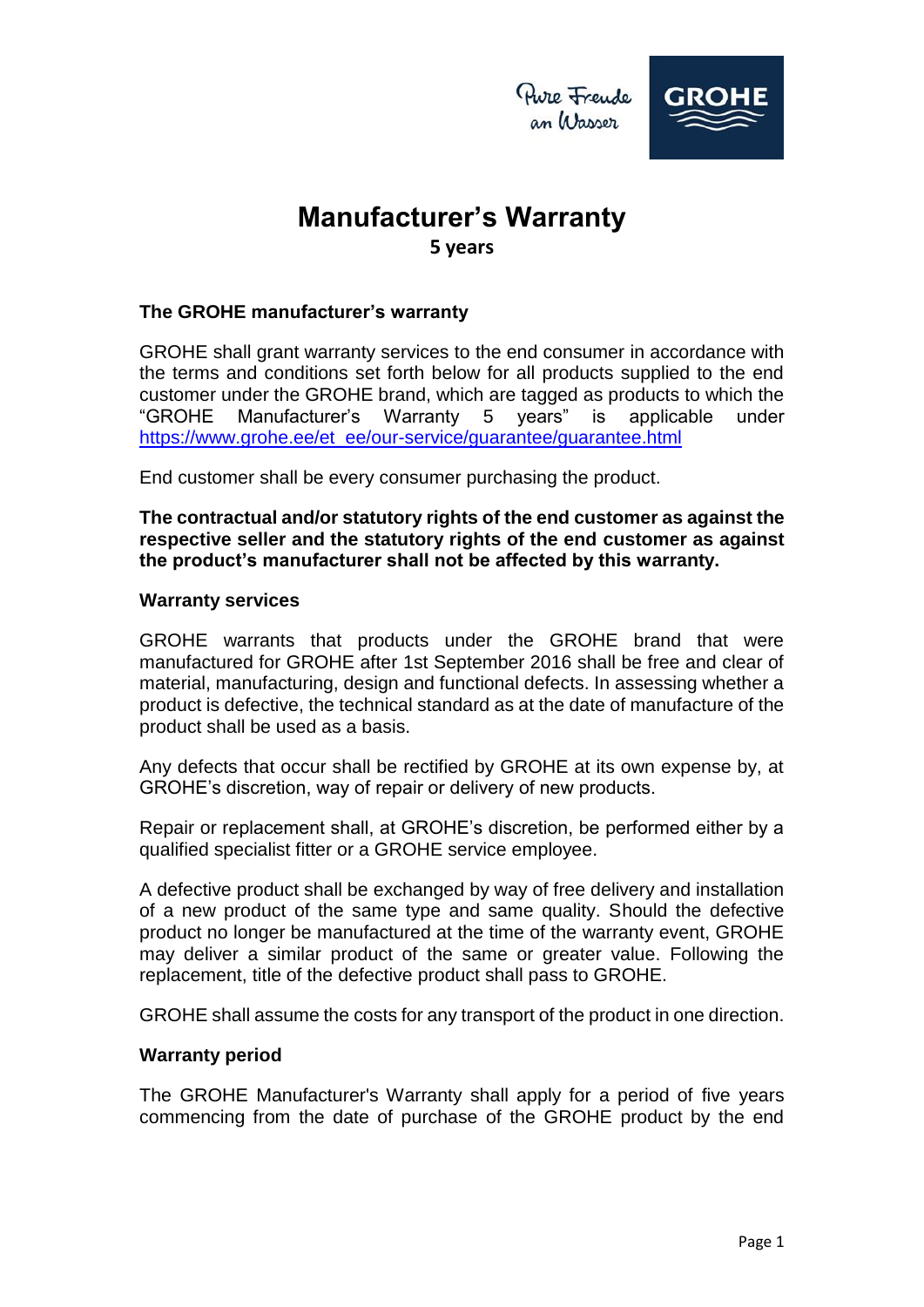

# **Manufacturer's Warranty 5 years**

customer, however, in any case no longer than for a period of six years commencing from the date of production of the respective GROHE product.

The warranty period shall not be extended by any repair work authorised by GROHE or exchange of the product or parts, nor shall it commence to run anew. The same shall apply if these warranty terms and conditions are enclosed with the replacement product.

### **Warranty prerequisites**

A prerequisite for a warranty claim shall be the submission of the original invoice with the purchase date and must clearly indicate the name and address of the seller and the place of purchase. The end customer is nevertheless entitled to furnish proof of the purchase and the purchase date by other means.

Moreover, claims under this warranty shall only be given if the product is properly installed, mounted and operated. The installation and operational instructions as well as the technical data sheet issued by GROHE always have, even during the installation, to be observed. This shall apply irrespective of whether installation is performed by a qualified specialist fitter or whether the end customer installs and mounts the product on its own.

In order to claim the GROHE Manufacturer's Warranty the product must be duly and properly cleaned and cared for in accordance with the GROHE care instructions and is operated in accordance with the operational instructions.

The technical product information, the technical data sheets and the GROHE care instructions may be found in the sales packaging and on the GROHE website (www.grohe.ee). In the event of questions concerning maintenance and care, employees of GROHE's service organisation will be happy to assist and can be contacted on Tel:  $+372$  661 6354.

The end consumer may claim warranty services only if notice of a defect arising is given prior to claiming of the warranty services unless such notice should be unreasonable in individual cases. Regularly the specialist fitter from whom the end customer has purchased the product will be the primary contact person for such notice, otherwise a customer service centre authorised by GROHE or GROHE itself. Calling the GROHE service organisation will in any case be sufficient. Notification must be given within a reasonable time after the defect has been discovered, however, in any case prior to the expiration of the warranty period.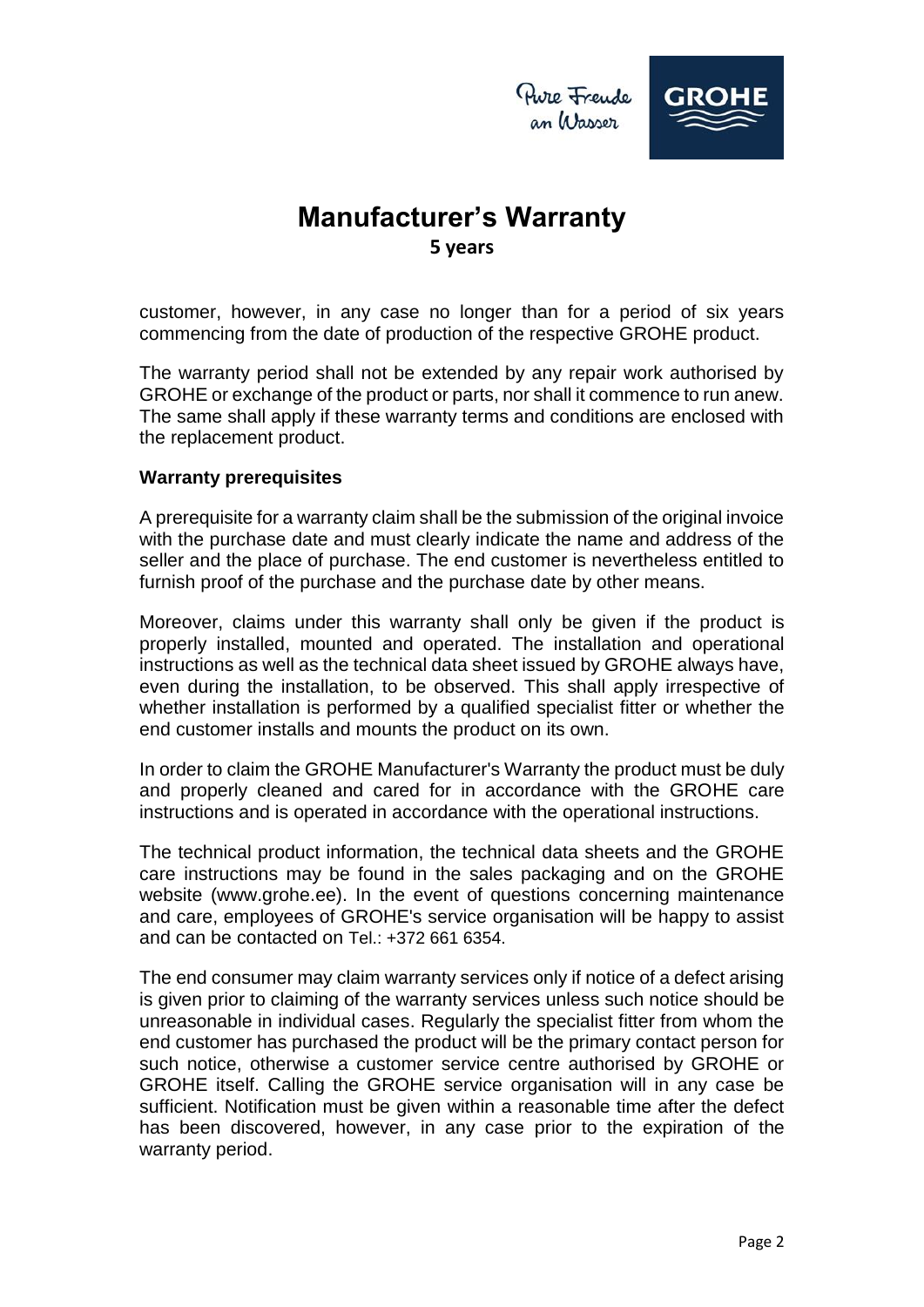Pure Frende an Wasser



## **Manufacturer's Warranty 5 years**

### **Exclusion of the warranty**

Claims may in particular not be asserted under the warranty,

- $-I$  If the product was not properly installed, cared, maintained or repaired,
- $-I$  If the defect is attributable to incorrect operation or incorrect handling of the product,
- $-I$  If the defect occurs due to missing or incorrect maintenance,
- $-I$  If spare parts other than original GROHE spare parts are used during repairs or maintenance of the product,
- $-I$  If the defect was caused by transport or installation of the product,
- $-$  If the surface has been scratched.
- $-I$  If the product is a display / ex display product,
- If consumables (such as filters, filter cartridges, aerators or batteries) or material subject to wear and tear (such as seals or hoses) are affected,
- $-$  If the defect was caused by a breakage of fragile parts (such as glass or light bulbs),
- $-$  If the defect occurs due to aggressive environmental influences (such as chemicals, cleaning agents), lime scale or disruptions due to ice and/or lime,
- If the defect is caused by specific environmental circumstances (e.g. excess or negative pressure in the line, excess voltage or under voltage on the line),
- $-I$  If the defect is attributable to willful or negligent damage to the product by the end customer or a third party.

GROHE will review in each specific case and assess whether the warranty prerequisites have been met and whether there are any grounds for exclusion. If a warranty claim is asserted and it emerges during an inspection of the product by GROHE that there was no defect or there is no warranty claim for one of the above reasons, GROHE is entitled to charge a service fee of EUR 11.90 (including 19% VAT); in such case, the customer additionally has to assume the costs for any transport of the product in one direction (costs of returning the product only has to be assumed by the customer in case GROHE is requested by the customer to return the product). In case the customer furnishes proof that due to the circumstances of his case he was not able to recognize that a warranty claim was not given, the service fee does not apply. If, however, the defect is – without a warranty claim being given – nonetheless rectified, the services rendered may be charged to the customer based on the incurred expenses (material, wages, travel expenses).